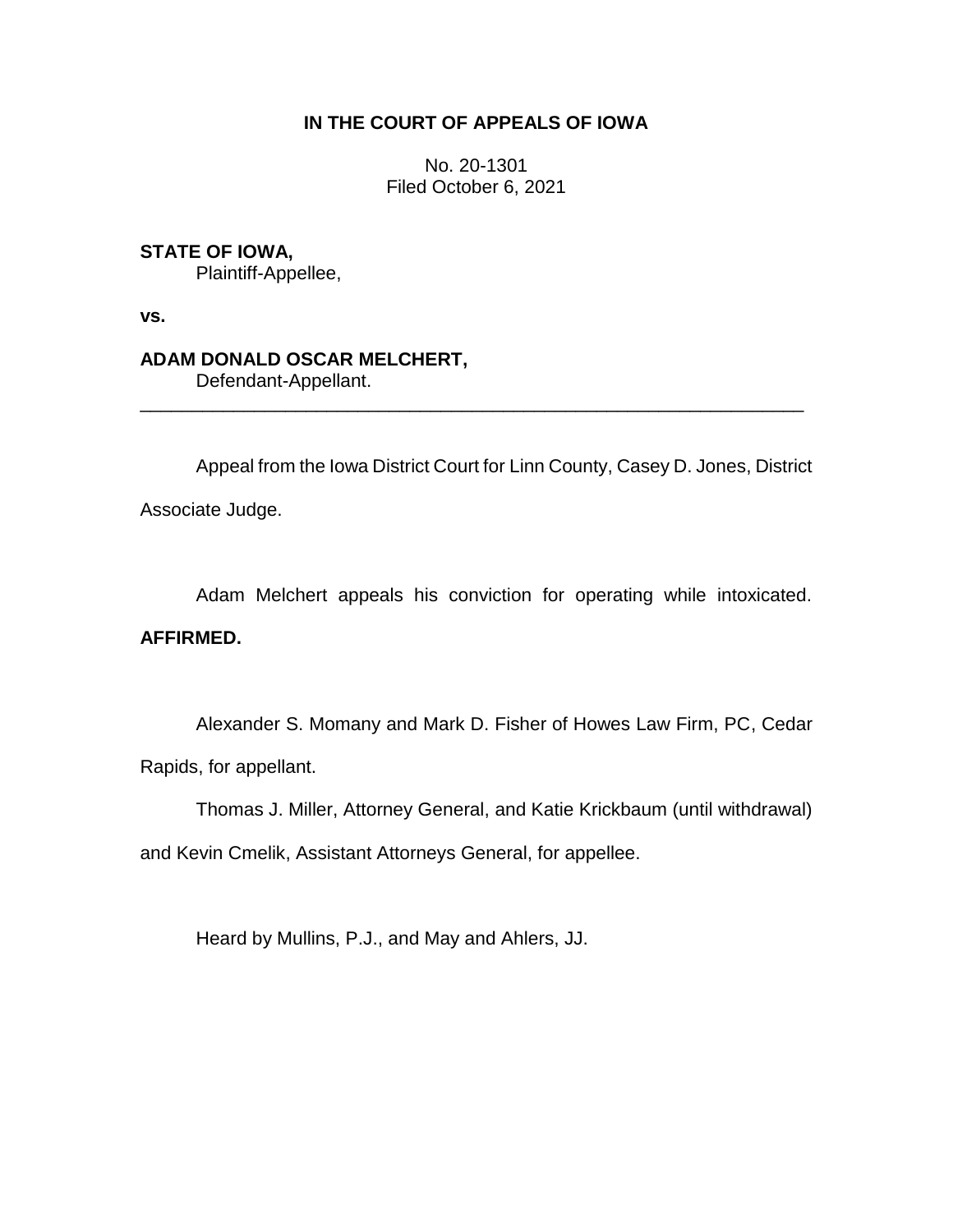### **MAY, Judge.**

Adam Melchert appeals his conviction for operating while intoxicated (OWI). He claims (1) the district court erred in denying his motion to suppress because his implied consent revocation was not voluntary and (2) Iowa Code section 907.3(1)(a)(6)(d) (2019) violates the state and federal constitutions' right to equal protection. We affirm.

### **I. Background Facts and Prior Proceedings**

In the early morning hours of March 21, 2019, police responded to a Burger King drive through. There, they found Melchert unresponsive in the driver's seat of a vehicle while its engine ran. When Melchert came to, he did not immediately respond to the officer knocking on his window. Instead, he started to pull forward toward the drive-through window. Once Melchert stopped and engaged with officers, he repeatedly tried—but failed—to hand over his license. Several times he handed an officer a credit card, seemingly believing he was providing his license. Melchert was able to produce his license only after an officer identified it for him in his stack of cards. Then officers subjected Melchert to field sobriety testing. Melchert explained he thought his medication reacted with alcohol he consumed. After police administered a preliminary breath test, they arrested him for OWI.

Once at the police station, an officer read Melchert the implied consent advisory and allowed him to look over it himself. Melchert expressed his desire to consult an attorney "prior to consenting." Officers agreed he could contact an attorney. Melchert called his attorney's office; but it was after work hours, and he did not reach the attorney. He reiterated that he wanted to talk to his attorney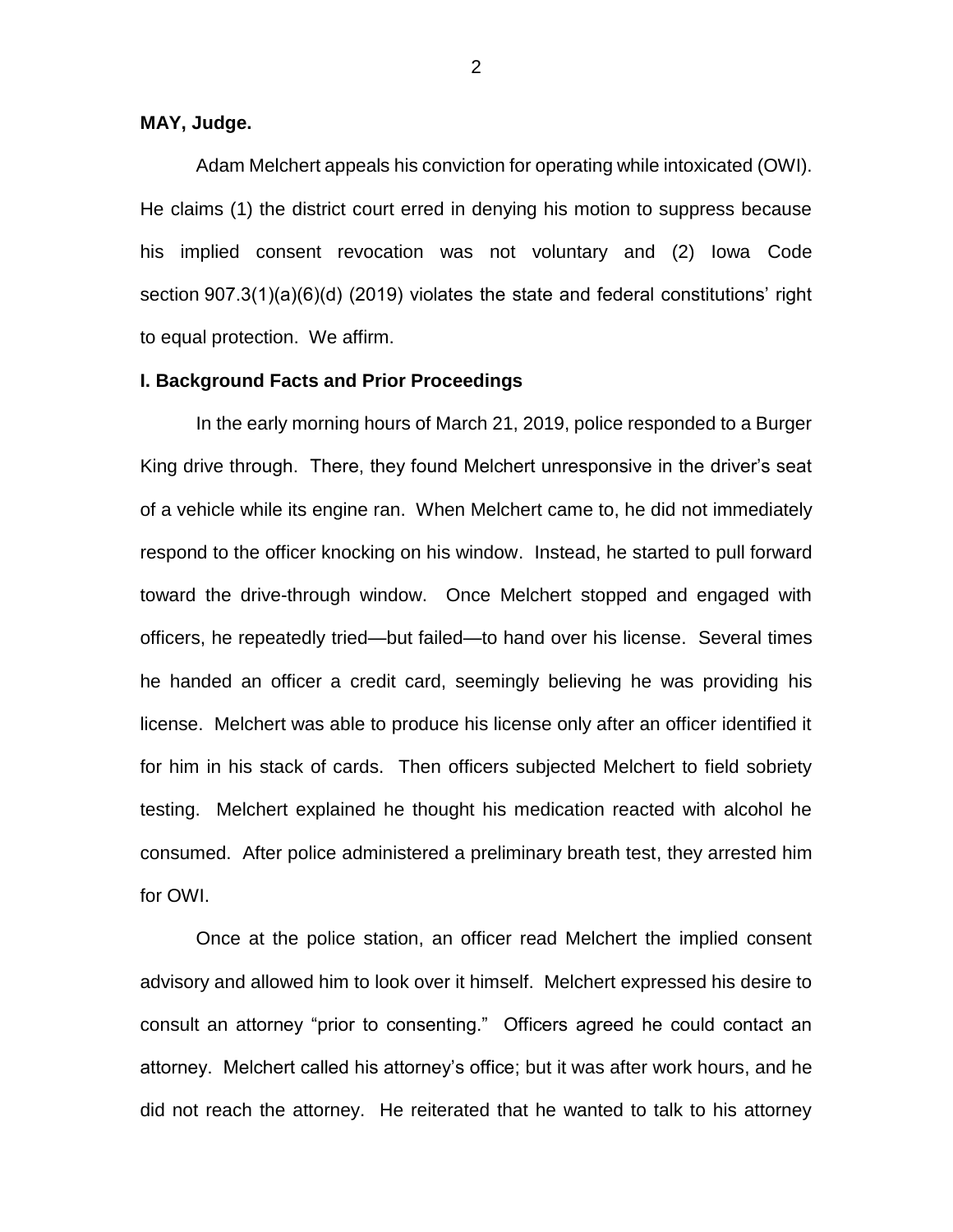before he "did anything." An officer explained that Melchert needed to test or refuse relatively soon ("tonight before business hours"), but Melchert again stated he wanted to "talk to her before [he] did anything." Melchert maintained he wanted to talk to counsel before refusing or submitting to Datamaster testing because of his concerns about his medication mixing with alcohol.

Officers suggested Melchert might be able to reach someone who had his attorney's personal phone number. Melchert stated he knew of no one who would have his attorney's phone number. Officers again reminded him of the time constraints on testing. Melchert asked the officers how to reach another attorney, but they explained it is often difficult for people to reach counsel after hours without an attorney's personal phone number. Melchert reiterated he would not make a decision without consulting an attorney. Officers determined Melchert refused testing.

The State charged Melchert with OWI. Melchert filed a motion to suppress his refusal to submit to Datamaster testing. Melchert argued his refusal was not voluntary because he was not informed "a refusal would necessarily, unequivocally result in the loss of any future opportunity to request let alone receive[] a deferred judgment and potentially avoid a permanent, public criminal record." Melchert also argued Iowa Code section 907.3(1)(a)(6)(d), which prohibits courts from granting deferred judgments to individuals who refused testing, violates the state and federal constitutions' right to equal protection. The State resisted. Following a hearing, the court denied the motion to suppress. Melchert sought discretionary review, which the supreme court denied. Then Melchert agreed to a bench trial on the minutes, and the court found him guilty. Melchert appeals.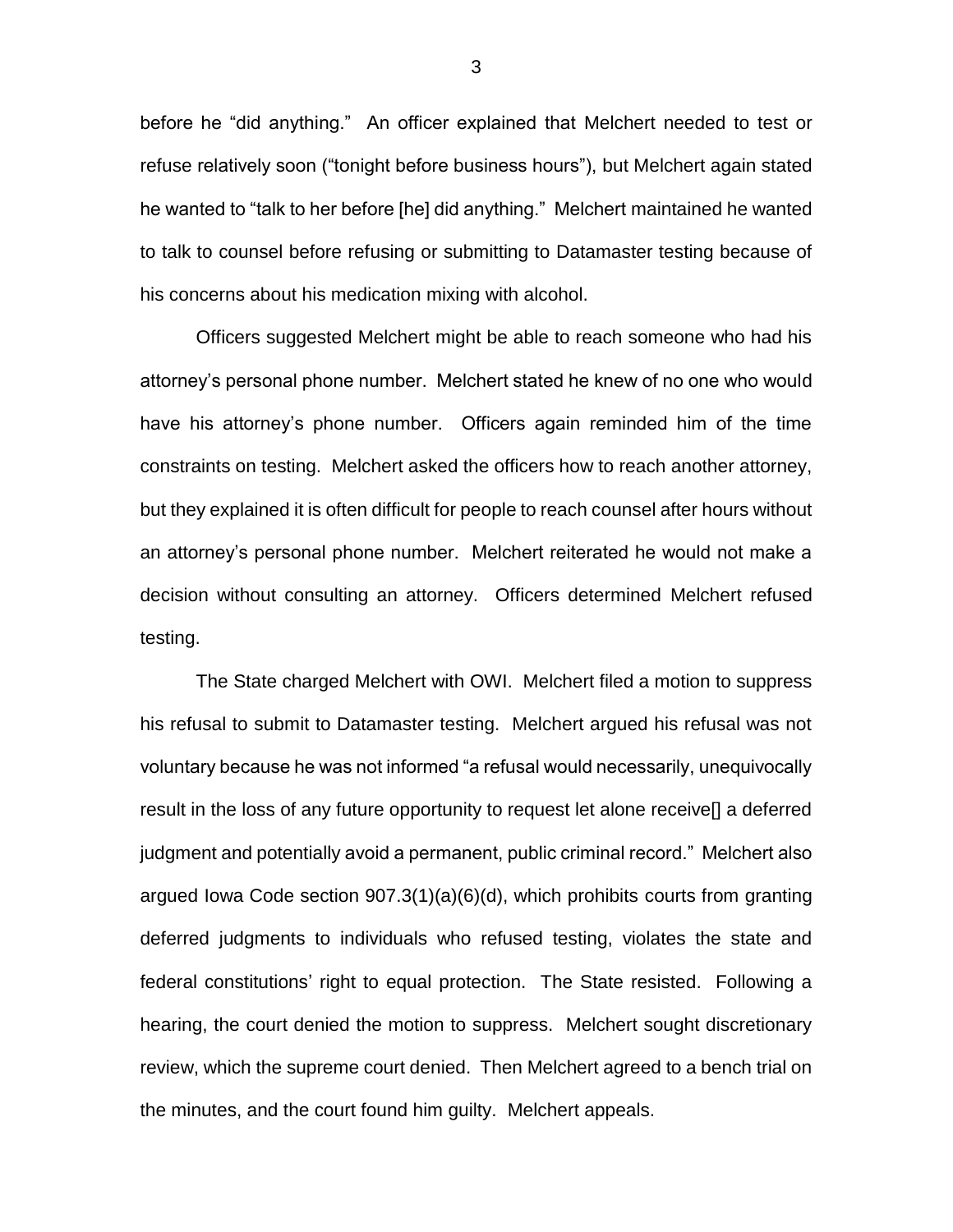### **II. Discussion**

#### *A. Voluntariness*

We first address Melchert's contention that his refusal to test was not voluntary and, therefore, should have been suppressed. We review challenges to the voluntariness of a defendant's refusal or submission to chemical testing de novo. *State v. Garcia*, 756 N.W.2d 216, 219 (Iowa 2008). "While we are not bound by the district court's factual findings, we give considerable weight to the court's assessment of the voluntariness of the defendant's [refusal] to the chemical test." *Id.*

Iowa Code section 321J.6(1) provides in part:

A person who operates a motor vehicle in this state under circumstances which give reasonable grounds to believe that the person has been operating a motor vehicle in violation of section 321J.2 or 321J.2A is deemed to have given consent to the withdrawal of specimens of the person's blood, breath, or urine and to a chemical test or tests of the specimens for the purpose of determining the alcohol concentration or presence of a controlled substance or other drugs, subject to this section.

This is commonly referred to as the implied consent law. "Iowa's implied consent law is based on the premise that a driver impliedly agrees to submit to a test in return for the privilege of using the public highways." *Id.* at 220 (quotation and internal quotation marks omitted). "The law was enacted to help reduce the appalling number of highway deaths resulting in part at least from intoxicated drivers." *Id.* (quotation and internal quotation marks omitted). "Implied consent procedures are reasonably calculated to further this objective." *Id.* (citation omitted).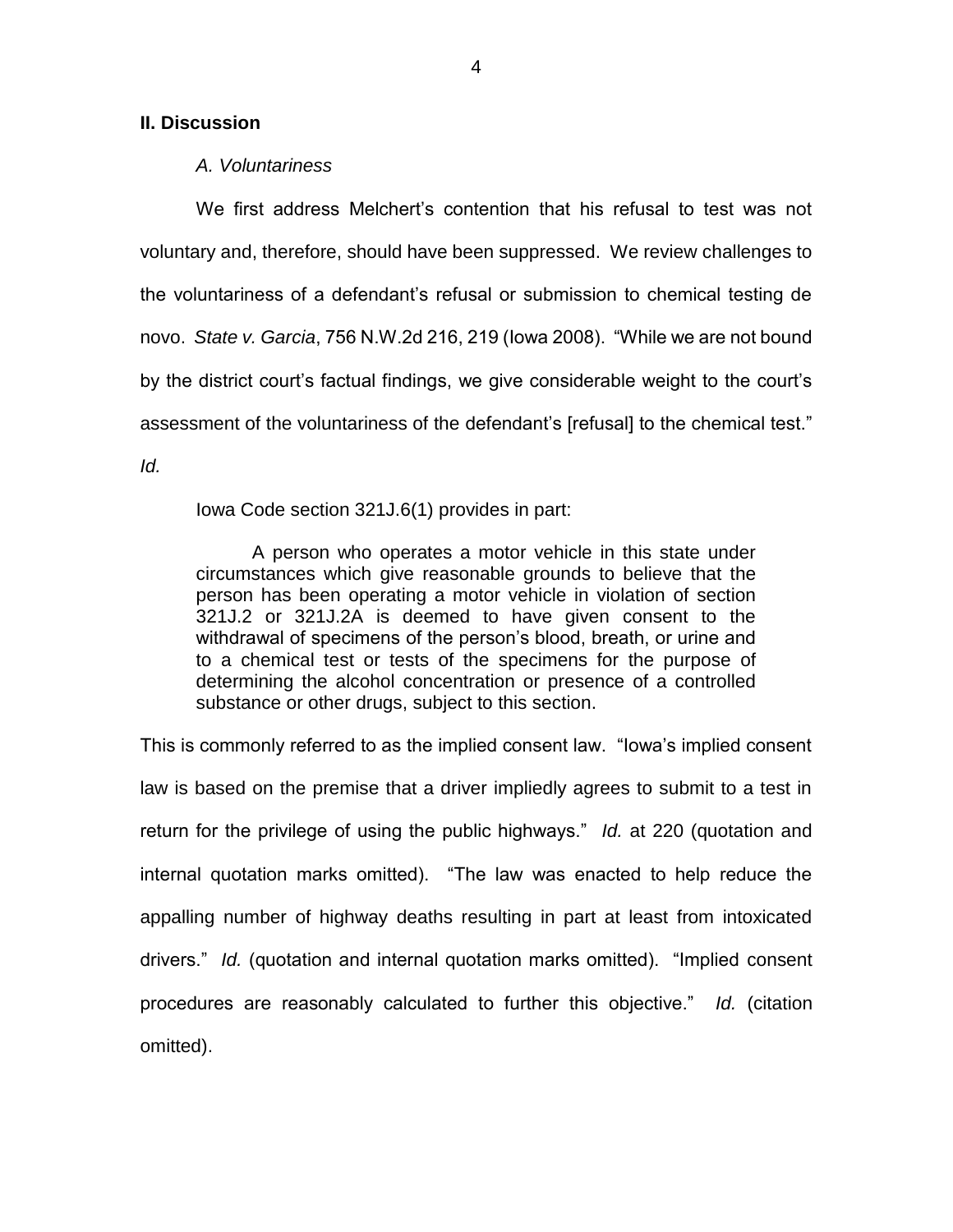Although a driver impliedly consents to testing, the driver also has the right to withdraw that consent. *See* Iowa Code § 321J.9(1) ("If a person refuses to submit to the chemical testing, a test shall not be given . . . ."). "Yet refusal can have serious consequences." *State v. Caldwell*, No. 19-0894, 2021 WL 592747, at \*7 (Iowa Ct. App. Jan. 21, 2021). For instance, "[i]f implied-consent is properly invoked and the driver still refuses to submit, the Iowa Department of Transportation must ("shall") revoke their driver's license for at least a year." *Id.* (citing Iowa Code § 321J.9(1)). So, "[t]o be valid, the driver's decision to [refuse or] consent to testing must be voluntary, i.e., freely made, uncoerced, reasoned, and informed." *Garcia*, 756 N.W.2d at 220. "[I]f the driver is not reasonably informed of the consequences of refusal to submit to the test or failure of the test," then the driver's decision is not voluntarily made. *See id.*

The question here is: What does the driver need to know to be "reasonably informed"? Melchert argues he was not reasonably informed because officers did not explain that his refusal to test would trigger section 907.3(1)(a)(6)(d), which prohibits a sentencing court from granting a deferred judgment to a defendant who refused testing. 1 But his argument hits a critical snag. Iowa Code section 321J.8(1) specifically states what information must be provided to an individual before they consent to or refuse testing. $2$  And section 321J.8(1) makes

 $\overline{a}$ 

<sup>&</sup>lt;sup>1</sup> To the extent Melchert argues he should have been advised that his refusal could be used against him, we agree with the State that the claim was not raised in the district court. So we will not address it for the first time on appeal. *See Lamasters v. State*, 821 N.W.2d 856, 862 (Iowa 2012). Moreover, the record shows Melchert was informed it could be used as evidence against him.

 $2$  Melchert does not argue police did not comply with section 321J.8(1), and during oral argument counsel agreed the information contained in section 321J.8(1) should be shared with drivers.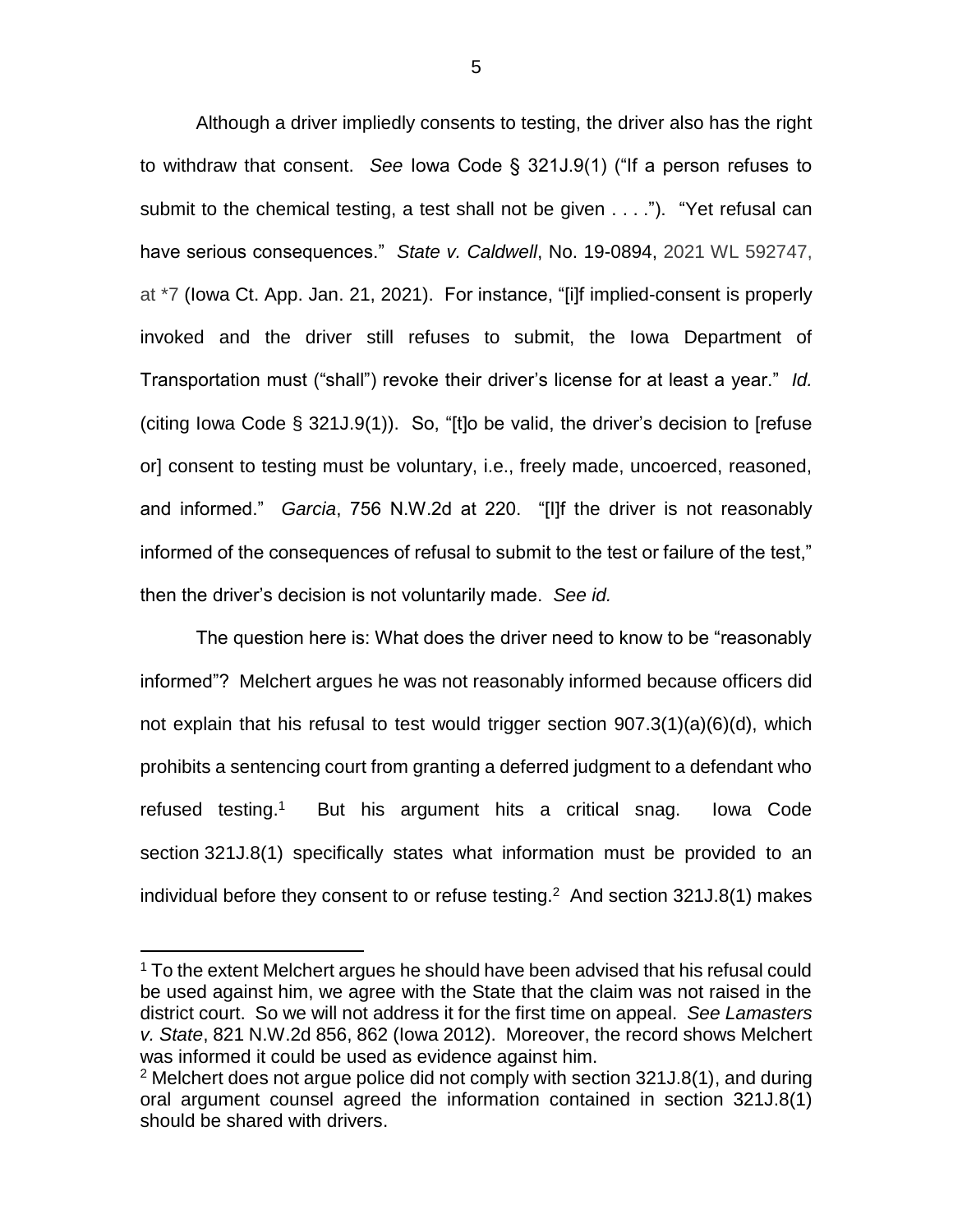no mention of section 907.3(1)(a)(6)(d) or the impact of refusal to test on a defendant's eligibility for a deferred judgment.<sup>3</sup> Moreover, our supreme court has rejected prior arguments that law enforcement officers must inform drivers of consequences other than those specifically listed in section 321J.8(1). *See State v. Kentner*, 562 N.W.2d 431, 433 (Iowa 1997); *Primm v. Iowa Dep't of Transp.*, 561 N.W.2d 80, 81 (Iowa 1997). In *Kentner*, the supreme court explained,

The advice form is already quite lengthy. If we were to require additional advice on matters not expressly required by section 321J.8, the only way for an officer to be certain to comply with section 321J.8 would be to read Iowa Code sections 321J.9 and 321J.12 in their entirety. Such a lengthy statement of "rights" would obscure the key revocation information required by section 321J.8 and would in all likelihood further confuse the subject.

562 N.W.2d at 433*.* We see no reason to deviate from this logic and obligate law enforcement to provide additional information beyond what is already required by section 321J.8. Rather, we believe a driver is reasonably informed of the consequences of testing or refusal if they have been advised of the consequences identified in section 321J.8(1). Because Melchert received that advisement, his voluntariness challenge cannot succeed. 4 *See Garcia*, 756 N.W.2d at 219–20.

Moreover, as the State points out, even assuming that police should have provided Melchert additional information, "not every inaccurate depiction by law enforcement officers that might bear on a subject's election to submit to chemical testing is a basis for suppress[ion]." *See State v. Bernhard*, 657 N.W.2d 469, 473

 $\overline{a}$ 

<sup>3</sup> Iowa Code section 321J.2(3)(b)(2)(d) references section 907.3 and also prohibits the court from granting a deferred judgment when the defendant refused testing. <sup>4</sup> Melchert's voluntariness challenge turns entirely on whether he was reasonably informed. He does not argue he was coerced or that other circumstances made his decision involuntary.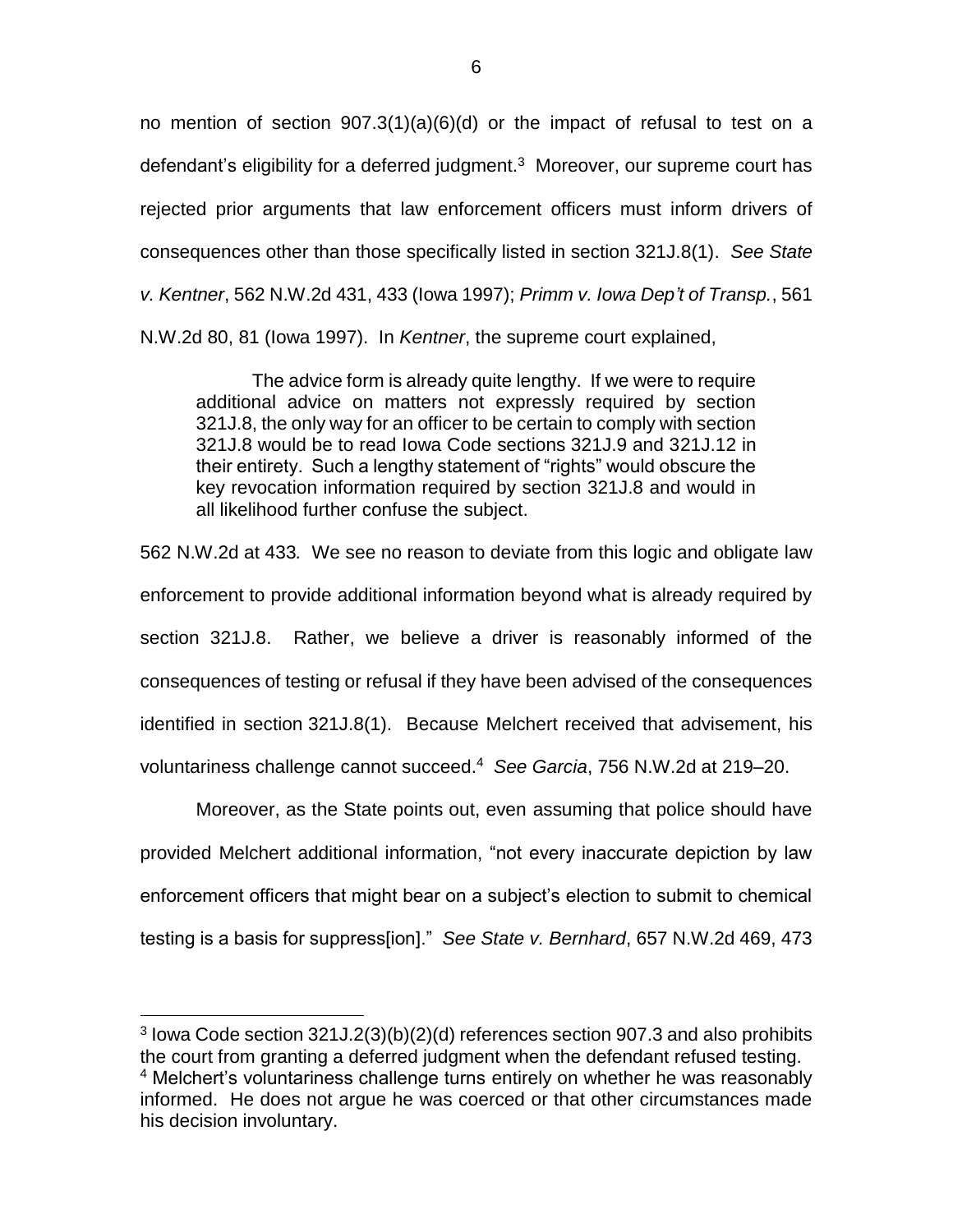(Iowa 2003). So suppression is not necessary when the driver would have reached the same decision to consent to or refuse testing. *See State v. Hutton*, 796 N.W.2d 898, 906 (Iowa 2011). Here, Melchert made clear he would not make any decision until his spoke to counsel. This served as a de facto refusal given the time constraints on testing and the time of day. *Cf.* Iowa Code § 321J.6(2) ("If the peace officer fails to offer a test within two hours after the preliminary screening test is administered or refused or the arrest is made, whichever occurs first, a test is not required, and there shall be no revocation under section 321J.9."). And the record makes clear he would not have changed course had officers informed him of the impact that refusal would have on his eligibility for a deferred judgment. So suppression would be unnecessary regardless of whether officers should have advised him of section 907.3(1)(a)(6)(d). The district court was right to deny the motion to suppress.

#### *B. Equal Protection*

Melchert also argues section 907.3(1)(a)(6)(d) violates both the state and federal constitutions' right to equal protection. *See* U.S. Const. amend. XIV, § 1; Iowa Const. art. I, § 6. We review constitutional challenges to our statutes de novo. *State v. Kilby*, 961 N.W.2d 374, 377 (Iowa 2021).

In doing so, we must remember that statutes are cloaked with a presumption of constitutionality. The challenger bears a heavy burden, because it must prove the unconstitutionality beyond a reasonable doubt. Moreover, the challenger must refute every reasonable basis upon which the statute could be found to be constitutional. Furthermore, if the statute is capable of being construed in more than one manner, one of which is constitutional, we must adopt that construction.

*Id.* (citation and internal quotation marks omitted).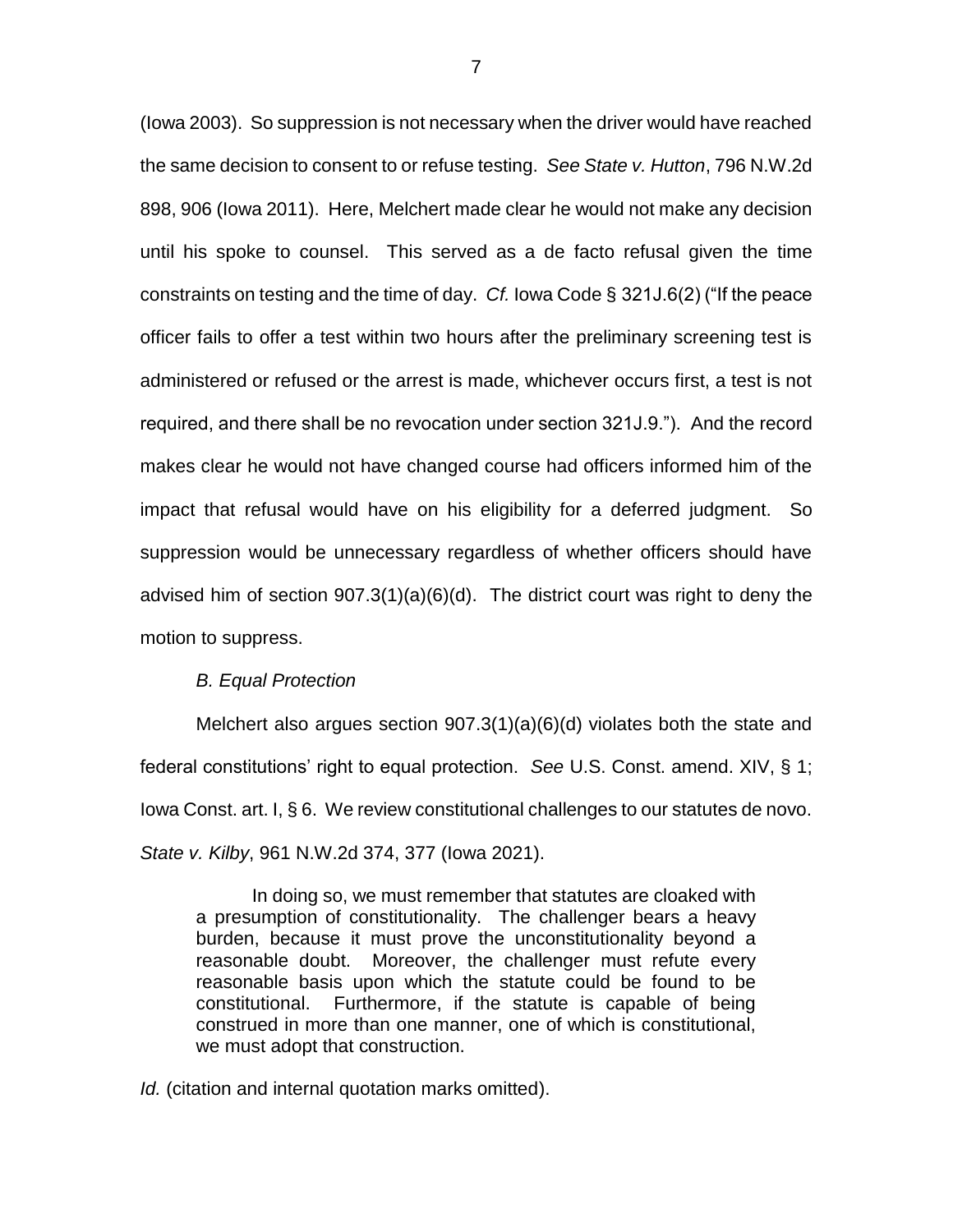The Fourteenth Amendment to the United States Constitution provides, "No State shall . . . deny to any person within its jurisdiction the equal protection of the laws." U.S. Const. amend. XIV, § 1. The Iowa Constitution provides, "All laws of a general nature shall have a uniform operation; the general assembly shall not grant to any citizen, or class of citizens, privileges or immunities, which, upon the same terms shall not equally belong to all citizens." Iowa Const. art. I, § 6. "Generally, '[w]e apply the same analysis in considering the state equal protection claim as we do in considering the federal equal protection claim.'" *State v. Tucker*, 959 N.W.2d 140, 146 (Iowa 2021) (alteration in original) (citation omitted). "At its core, the federal and state 'equal protection guarantee requires that laws treat all those who are similarly situated with respect to the purposes of the law alike.'" *Id.* (citation omitted).

"The first step in our equal protection analysis is to determine whether the challenged law makes a distinction between similarly situated individuals with respect to the purposes of the law." *Id.* "This is a threshold test." *Id.* "If the defendant 'cannot show as a preliminary matter that [they are] similarly situated, [we] do not further consider whether . . . different treatment under a statute is permitted.'" *Id.* (second alteration in original) (citation omitted).

Melchert does not address this threshold requirement in his appellant brief. He addresses it in his reply brief to rebut the State's argument. So we question whether we should consider his equal protection argument at all. *See Villa Magana v. State*, 908 N.W.2d 255, 260 (Iowa 2018) (recognizing we generally do not consider arguments raised for the first time in a reply brief).